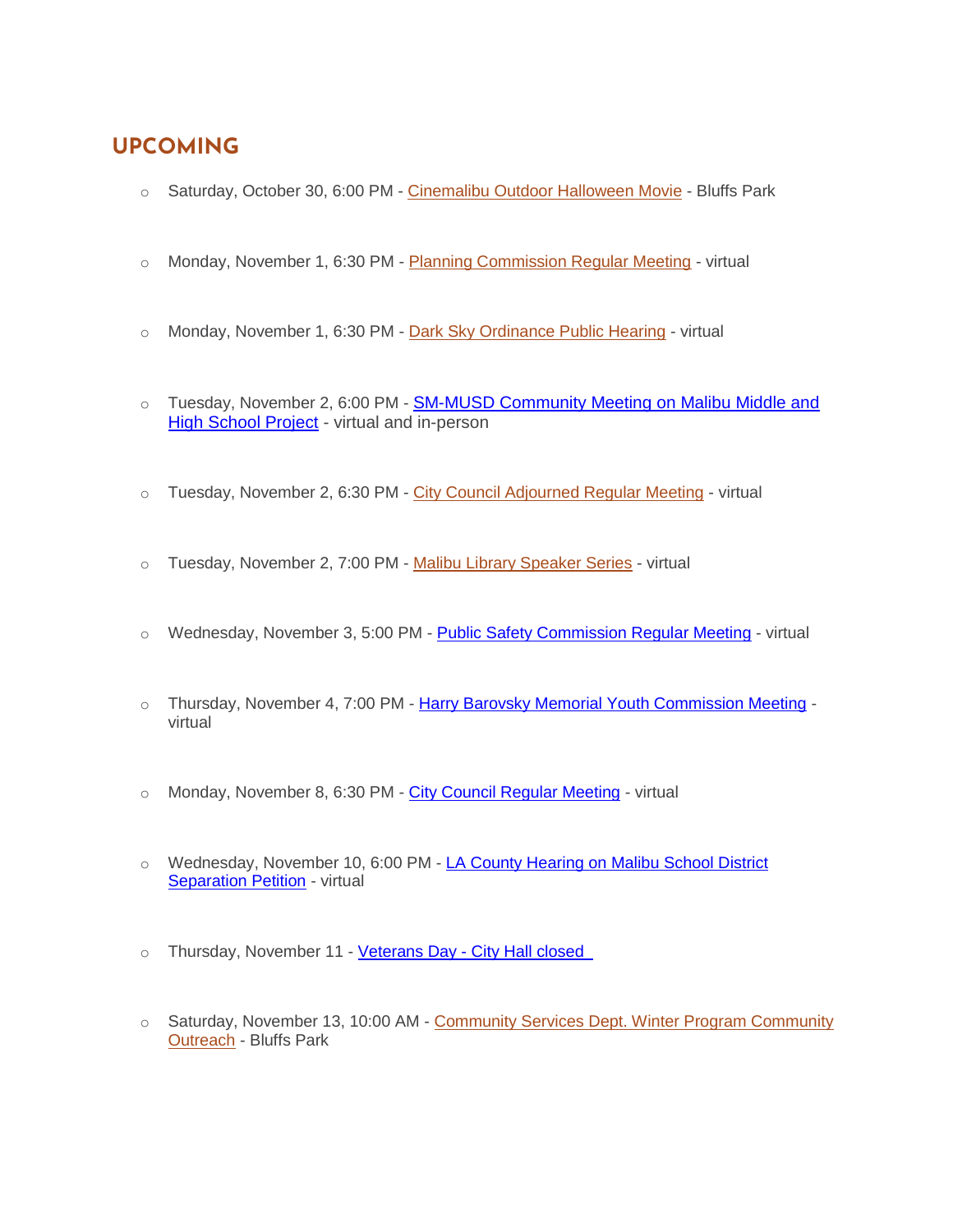o Monday, November 15, time TBA - [Draft Housing Element Update Hearing](https://www.malibucity.org/DocumentCenter/View/28805/PHN_GPA-for-Housing-Element) - virtual

#### **(NEW) MALIBU REBUILDS - STATISTICS**

Staff continues to work with homeowners to rebuild. Here are the current rebuild statistics:

- o Single Family Dwellings building permits issued 209
- $\circ$  Single Family Dwellings complete 54
- o Multifamily building permits issued 18 units
- o Multifamily building units complete- 12 units

# **CITY HALL OPEN TO THE PUBLIC - PUBLIC COUNTER HOURS**

With the re-opening of City Hall, the City has resumed public counter hours. Appointments are not necessary, but can be made [on the webpage](https://www.malibucity.org/appointments) or by phone.

**ENVIRONMENTAL SUSTAINABILITY DEPARTMENT -** Appointments: 310-456-2489, ext. x390 Permits: Monday through Friday, 8:00 AM -12:00 PM, and 1:30 PM – 4:30 PM for walk-ins and appointments. Other times by appointment only.

**Building Plan Check:** Tuesday and Thursday, 8:00 AM -12:00 PM, for walk-ins and appointments. Other times by appointment only.

**Environmental Health:** Tuesday and Thursday, 8:00 AM -12:00 PM, for walk-ins and appointments. Other times by appointment only.

**Geology/Coastal:** Monday and Wednesday 8:00 AM - 12:00 PM, for walk-ins and appointments. Other times by appointment only.

**PUBLIC WORKS DEPARTMENT -** Call for appointments: 310-456-2489, ext. 391

**PLANNING DEPARTMENT -** Appointments: 310-456-2489, ext. 485 **Public Counter:** Monday through Friday, 8:00 AM - 12:00 PM for walk-ins. Other times by appointment only. **Biology Counter:** Tuesdays, 9:00 AM -11:00 AM. Other times by appointment only.

#### **MALIBU REBUILDS - PLANNING CONSULTATIONS AND REBUILD RESOURCES**

The Fire Rebuild team is available Monday through Friday at City Hall for complimentary oneon-one consultations about any fire rebuild project. Contact Aakash Shah at [ashah@malibucity.org](mailto:ashah@malibucity.org) to set an appointment for phone or online meeting. For ideas about how to get started with your project, as well as numerous handouts, forms and resources, visit the Rebuild [webpage.](https://www.malibucity.org/901/Malibu-Rebuilds)

## **(NEW) COVID-19 RESPONSE UPDATE**

City staff continues to monitor and respond to the pandemic by participating in regular briefings and conference calls with partner agencies and issuing alerts and notifications regarding changes to the situation. On October 26, Los Angeles County Department of Public Health (LADPH) confirmed 11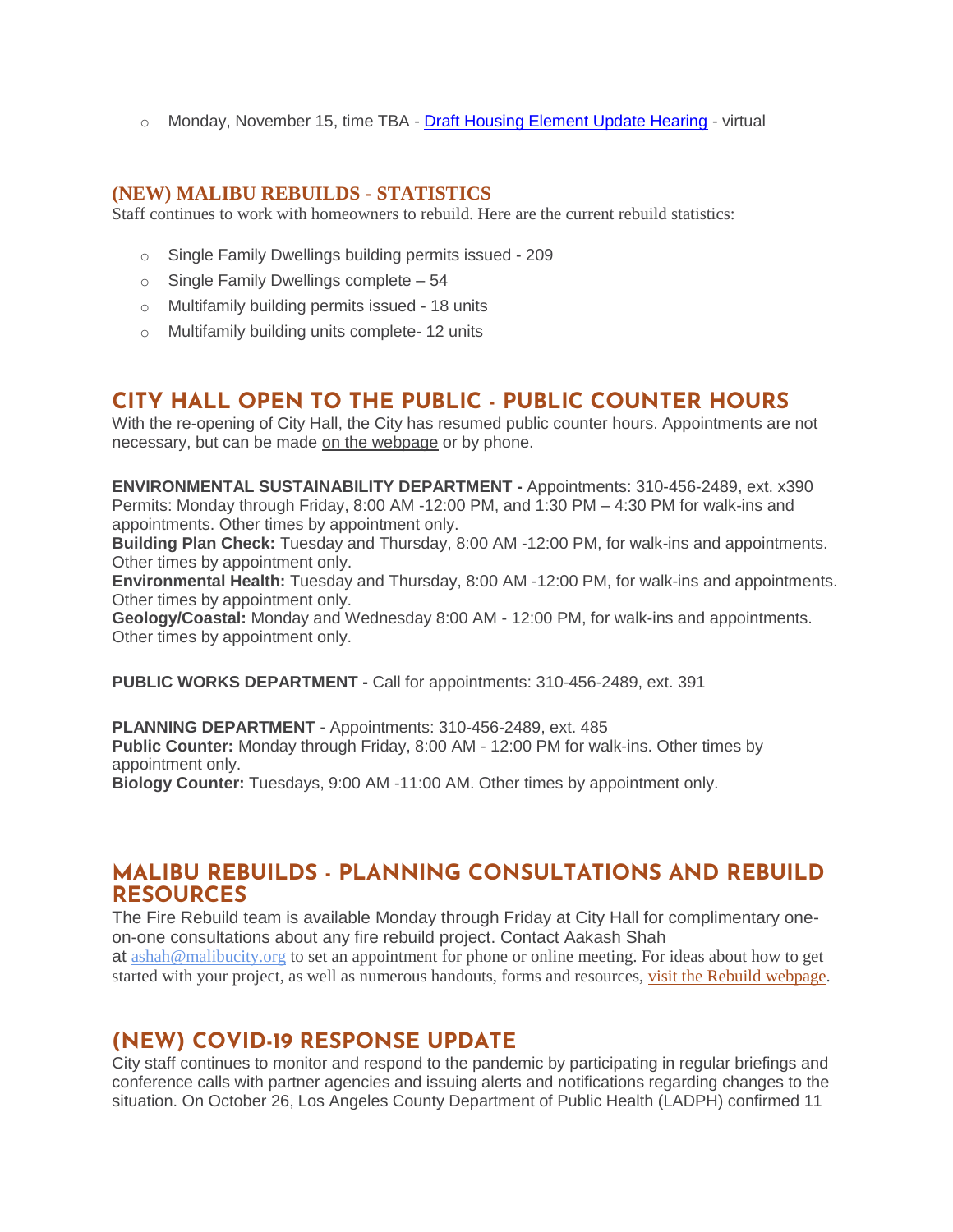new deaths and 909 new cases of COVID-19. Other key updates from the [County's COVID-19](http://publichealth.lacounty.gov/media/coronavirus/data/index.htm)  [Dashboard](http://publichealth.lacounty.gov/media/coronavirus/data/index.htm) as of October 26, 2021 include the following:

- $\circ$  676 confirmed positive cases and 11 deaths in the City of Malibu to date
- $\circ$  1,487,502 confirmed cases and 26,578 deaths in LA County to date
- $\circ$  650 current hospitalizations in LA County, a decrease of 34 since October 26

### **(NEW) UPDATE ON EFFORTS TO ADDRESS HOMELESS ENCAMPMENTS IN MALIBU**

As of October 27, the majority of people who had been camping in the Zuma Creek area have left, including two who are now housed as a result of the efforts by the Los Angeles County Sheriff's Department (LASD) Homeless Outreach Services Team (HOST) in coordination with City staff. The Department of Beaches and Harbors assisted by removing debris left behind. Under the requirements of their 30-day protocol for clearing large encampments, the HOST Team will begin clearing Zuma Creek of encampments starting November 9. Once cleared, the City, in conjunction with Beaches and Harbors, will close the area in accordance with the City's Very High Fire Hazard Severity Zone (VHFHSZ) Ordinance.

Also on October 27, Malibu's Fire Safety Liaison, in coordination with LASD, followed up on community concerns about two possible encampments in the Big Rock area of Malibu. One of the encampments found appeared to be old and abandoned. However, an person camping in a nearby area was arrested on an unrelated outstanding warrant. Public Safety staff will continue to work with and support the efforts of LASD deputies and HOST members to clear encampments from our hillsides.

On October 11, 2021, the City Council extended the declaration of a local emergency made on August 25, continuing a program for reducing the risk of fires associated with individuals living unhoused and otherwise engaged in unpermitted and unregulated camping. The resolution prohibits homeless encampments in VHFHSZs, which encompasses the entire City of Malibu, and directed staff to collaborate with the Malibu Outreach Team, LASD and the HOST Team to identify encampments, provide the necessary notifications, and remove encampments. [For more](http://www.malibucity.org/homelessness)  [information, visit the webpage.](http://www.malibucity.org/homelessness)

### **(NEW) LIVE FUEL MOISTURE & FIRE CONDITIONS UPDATE - LFM 60%, CRITICAL**

Despite last week's much-needed rain, Southern California is in peak wildfire season. Fuels are below critical level, the drought has dried out local vegetation, and powerful, hot, dry winds, low humidity and high temperatures are still possible. Any Santa Ana winds events over the next few weeks could erase any moisture gains from the recent storm. The City tracks Live Fuel Moisture (LFM) as an important part of determining current fire conditions for our community. LFM is the percentage of water content to dry matter in live vegetation. As of September 30, LFM in the Santa Monica Mountains is at 60%. LFM can be as high as 200%, and 60% is considered critical and can cause extreme wildfire behavior. The Los Angeles County Fire Department Forestry Division conducts sampling approximately every two weeks and [posts the results on their website.](https://fire.lacounty.gov/fire-weather-danger) For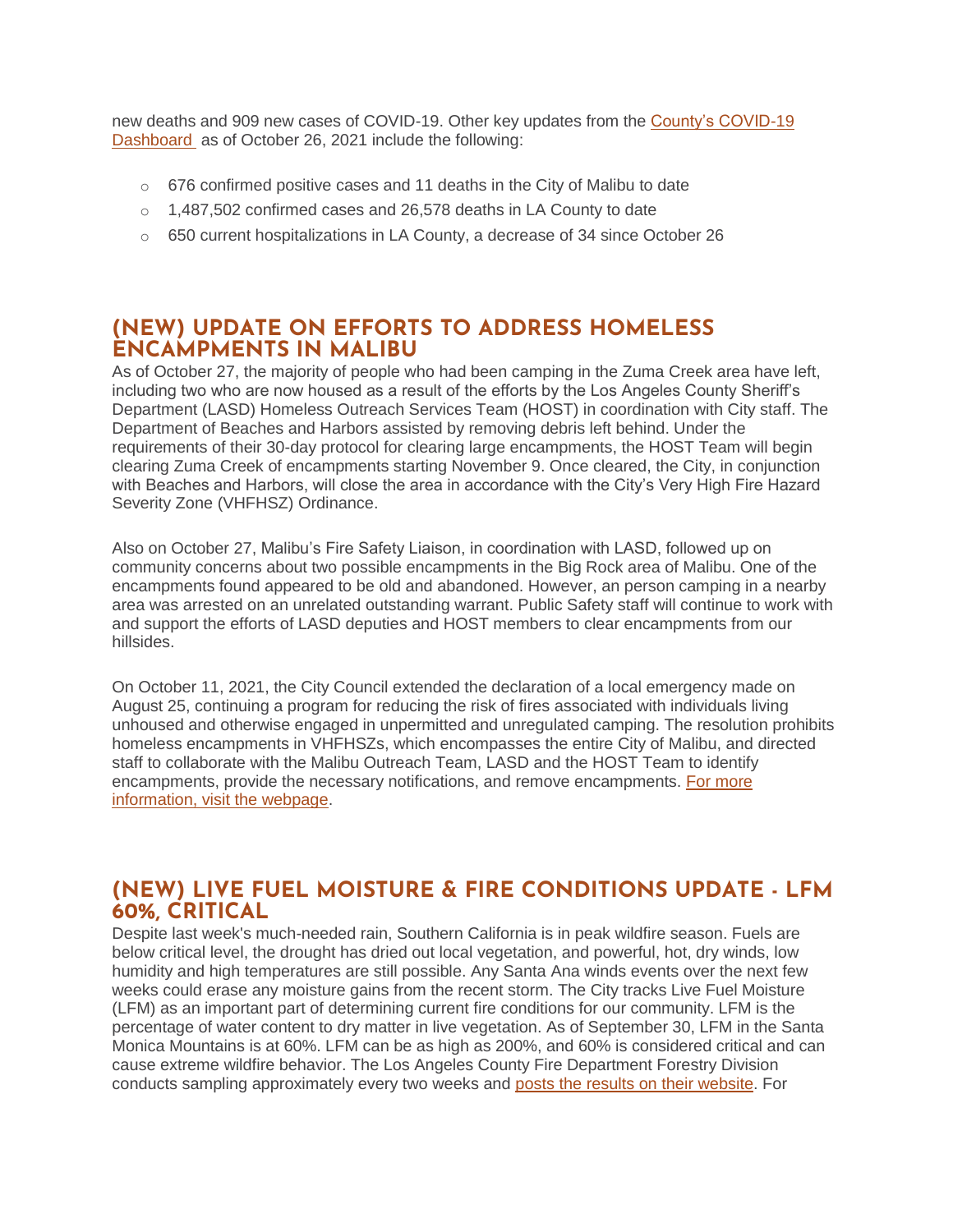current and forecast fire weather conditions and warnings for the Malibu area, visit the National [Weather Service, Los Angeles/Oxnard website](https://www.weather.gov/lox/) (type "Malibu" or "90265" in the search box).

#### **(NEW) WATCH VIDEO OF THE MULTI-AGENCY VIRTUAL WILDFIRE EVACUATION EXERCISE**

You can watch the multi-agency virtual wildfire evacuation exercise organized by the City in partnership with the Los Angeles County Fire, Sheriff's and Public Works Departments, Caltrans and other agencies on October 20 anytime [on the City's YouTube channel.](https://www.youtube.com/watch?v=fgf0YH3uc58&t=1110s) The exercise was a part of the City's ongoing efforts to be prepared and help residents be prepared for wildfires and evacuations. Residents, businesses, employees, students and other community members were invited to observe the exercise and ask questions to learn about the process, timeline, and roles of the responding agencies during a large-scale evacuation.

#### **VIDEO AND PRESENTATION FROM 2021 MALIBU COMMUNITY FIRE SEASON BRIEFING**

The video and presentation of Malibu's annual Community Fire Season Briefing on September 23 as part of 2021 National Preparedness Month are available to view online. The presentation by LA County Fire Department Assistant Fire Chief Drew Smith, a Fire Behavior Analyst, covered local Live Fuel Moisture, expected weather patterns, and what that means for wildfire conditions this fall in Malibu. Highlights include the September - December, 2021 forecast for hotter than normal temperatures, delayed and below-average rainfall due to the ongoing drought, and a near-normal level of Santa Ana wind events. All residents, employees, businesses, organizations, students and other Malibu stakeholders are encouraged to review the presentation so they can be prepared for dangerous wildfire conditions this fall. [See the presentation.](https://www.malibucity.org/DocumentCenter/View/28679/2021_Community_Wildfire_Briefing_ChiefSmith) [Watch the video online](https://www.youtube.com/watch?v=pVOgituwP0Q)**.**

### **HOME WILDFIRE HARDENING SEMINAR AVAILABLE TO VIEW ONLINE**

Did you miss the virtual home wildfire hardening seminar the City offered on September 23 as part of National Preparedness Month? [You can watch it anytime online.](https://www.youtube.com/watch?v=vft8JoeJckY) Malibu's Fire Safety Liaison instructed residents about the dangers of flying embers that can rain down on a home and property during a wildfire, a leading cause of homes igniting and burning down during wildfires like the Woolsey Fire. If these embers land in receptive fuels or become lodged in something easily ignited on or near a house, like dry wood decking and fencing, dead vegetation, lawn furniture or uncovered attic vents, the home can burn down. The seminar demonstrated the simple and often inexpensive ways residents can harden and protect their home against the threat of flying embers ahead of time. [Watch the video.](https://www.youtube.com/watch?v=vft8JoeJckY)

## **WILDFIRE SEASON PREPAREDNESS - SCHEDULE YOUR HOME WILDFIRE HARDENING ASSESSMENT**

The City continues to offer its no-cost Home Ignition Zone Assessment Program for homeowners. The Fire Liaisons will visit your home and give you a checklist of simple, often inexpensive steps you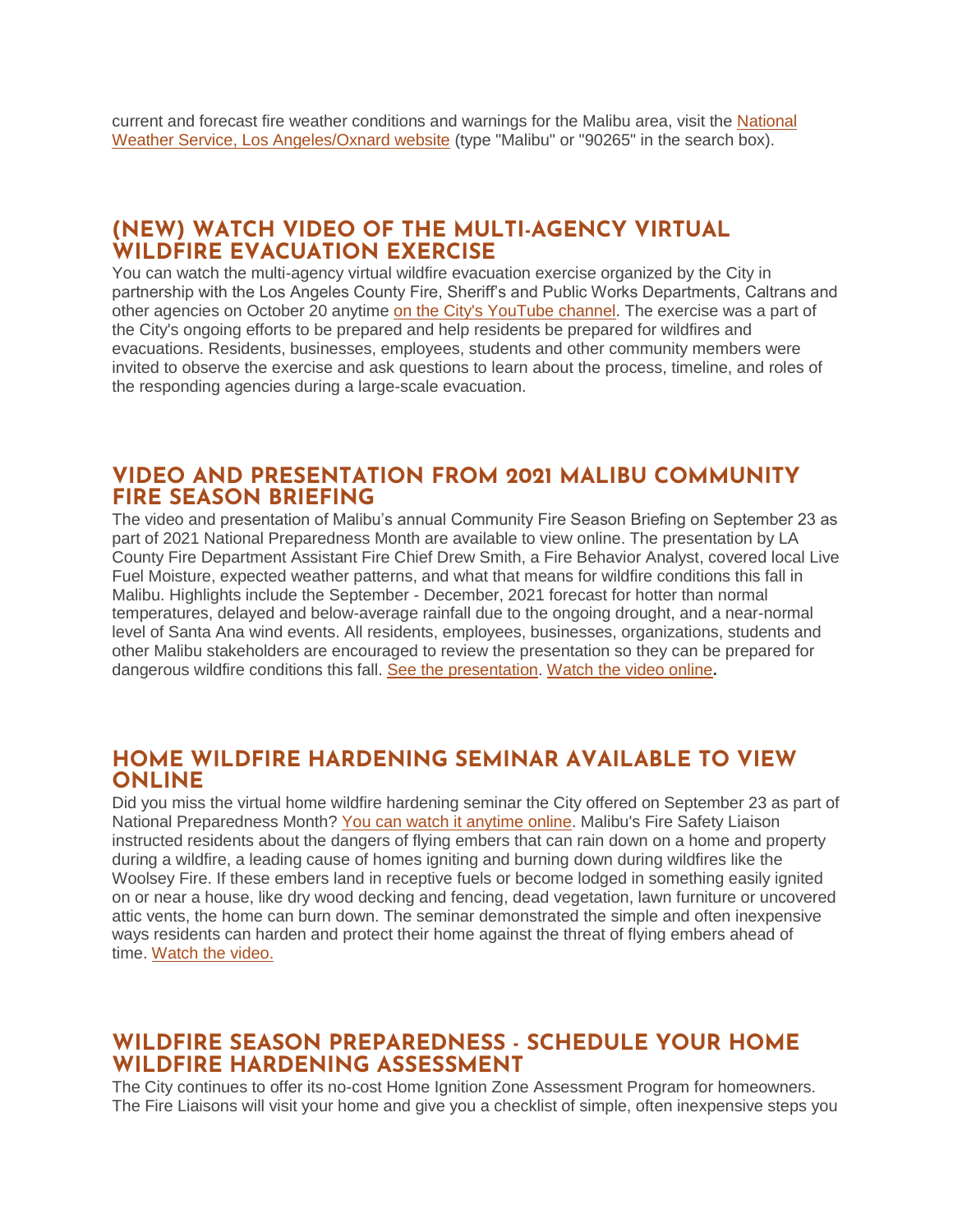can take to harden your home against flying embers, a major cause of homes igniting during winddriven wildfires like the Woolsey Fire. To schedule an appointment or for help with wildfire preparedness, email [Firesafety@malibucity.org](mailto:Firesafety@malibucity.org) or call 310-456-2489, ext. 387 or [visit the Fire Safety](https://www.malibucity.org/952/Fire-Safety)  [webpage.](https://www.malibucity.org/952/Fire-Safety)

## **(NEW) GIVE YOUR INPUT ON DESIRED QUALITIES FOR A NEW PERMANENT CITY MANAGER**

Did you miss the City Council's meeting on October 27 about the community's desired qualities for a new permanent City Manager as part of the recruitment process? The City Council wants to hear from you. You can still submit your input to the City Council by email to [citycouncil@malibucity.org.](mailto:citycouncil@malibucity.org) You can also [watch video of the meeting online.](http://www.youtube.com/user/CityofMalibu/videos)

# **(NEW) PROPOSED MALIBU UNIFIED SCHOOL DISTRICT SURVEY**

As part of its ongoing effort to form an independent Malibu Unified School District (MUSD), the City is launching a community visioning project to develop a set of community values to serve as a roadmap for the development of the proposed MUSD. As part of this process, the City is launching a survey to solicit feedback from community members regarding what they value and what they want from the future MUSD. The survey [is available online.](http://www.malibucity.org/MUSDSurvey) Survey responses are due November 12. All community members are encouraged to complete the survey regardless of whether or not they have school-aged children. For more information about the City's school district separation efforts, [visit the](https://www.malibucity.org/musd)  [City's webpage.](https://www.malibucity.org/musd)

## **PROPOSED MALIBU UNIFIED SCHOOL DISTRICT UPDATE - COUNTY MEETING, NOVEMBER 10**

On September 18, the Los Angeles County Office of Education's Committee on School District Organization concluded the preliminary public hearing on the City's petition to form an independent Malibu Unified School District and voted 8 to 2 to move the City's petition forward into the regular petition process. The County Committee will hold a public meeting on Wednesday, November 10, 6:00 PM, followed by a public hearing to review the feasibility report and vote on the City's petition. Details and the meeting link will be [posted on the webpage prior to the meeting.](https://www.malibucity.org/musd) This will allow the City to demonstrate that its petition will substantially meet all nine of the criteria for school district organization established by the California Department of Education. For more background information, facts and FAQs, [visit the City's webpage.](https://www.malibucity.org/musd)

## **MALIBU REBUILDS – DEADLINE TO SUBMIT PLANNING VERIFICATION DEADLINE IS NOVEMBER 8**

The November 8, 2021 deadline to submit a Planning Verification (PV) application to rebuild nonconforming homes and structures without having to bring the structure into compliance or seek variances is fast approaching. Homeowners are encouraged to submit their PV applications prior to the November 8 deadline [or request an extension.](https://www.malibucity.org/DocumentCenter/View/27084/PLN-WF-Time-Extension-Request) Extensions may be granted by the Planning Commission when the request demonstrates that due to unusual circumstances, the deadline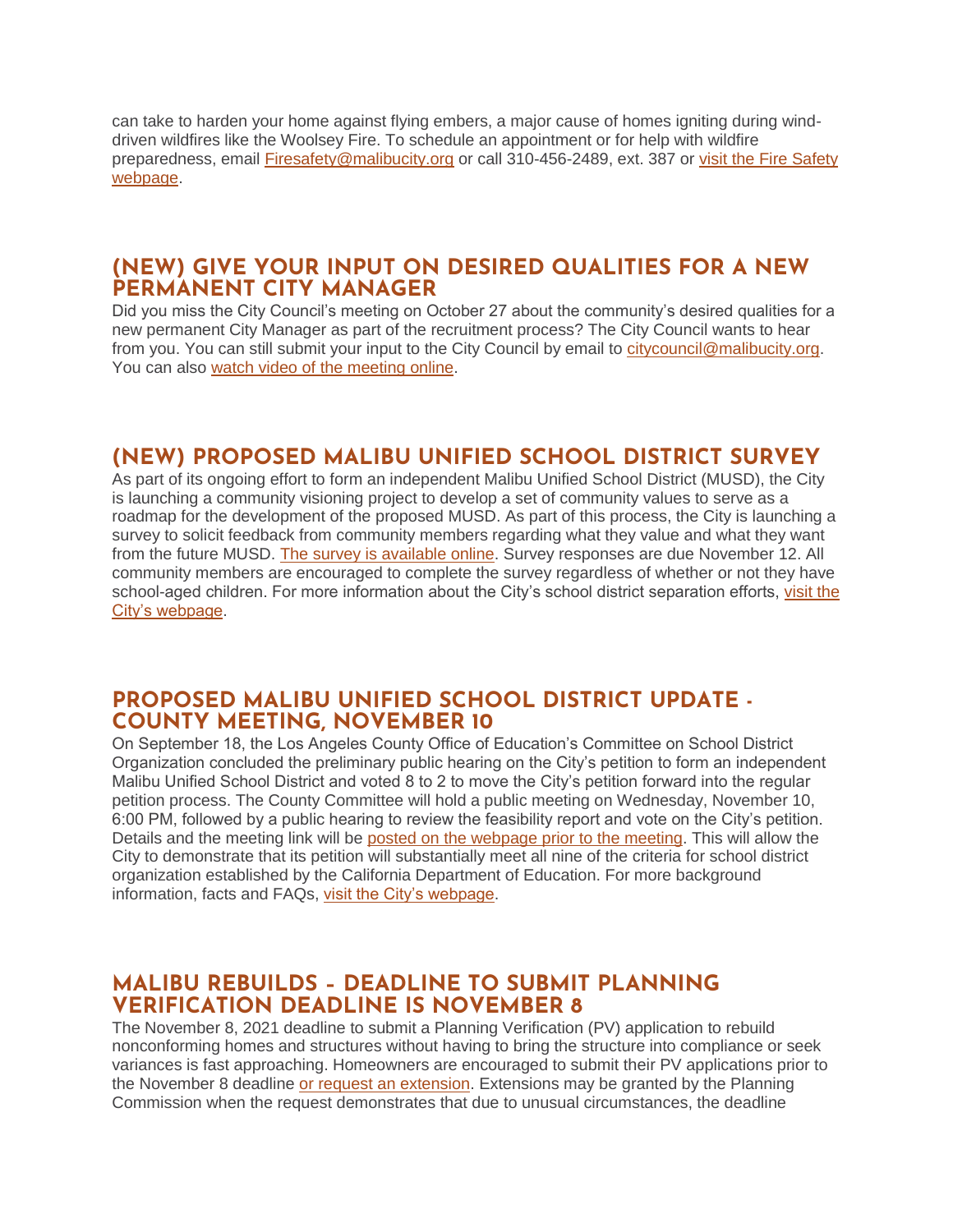creates an undue hardship. [See the PV checklist.](https://www.malibucity.org/DocumentCenter/View/23370/Planning-Verification-Submittal-Checklist) To submit your PV application or to [submit your](https://www.malibucity.org/DocumentCenter/View/27084/PLN-WF-Time-Extension-Request)  [request for a time extension,](https://www.malibucity.org/DocumentCenter/View/27084/PLN-WF-Time-Extension-Request) contact the Rebuild Team at 310-456-2489, ext. 385 or email [Ashah@malibucity.org.](mailto:Ashah@malibucity.org)

# **DARK SKY ORDINANCE HEARING NOVEMBER 1**

The Planning Commission will hold a public hearing on Monday, November 1, 6:30 PM to consider amending the compliance deadlines of the Dark Sky Ordinance. On September 27, 2021, staff provided the City Council with a status update on the City's Dark Sky Ordinance. Although City staff started working with gas station owners on compliance with the Dark Sky Ordinance in 2019, commercial enforcement and outreach has been delayed to due the COVID-19 pandemic. Since the compliance deadlines have passed, staff recommended the Council process an amendment to the Dark Sky Ordinance to extend the compliance deadlines to bring existing outdoor lighting for commercial, residential and institutional zoning districts into compliance. The City Council directed staff to proceed with public hearings before the Planning Commission and City Council to amend the Ordinance. [See the notice](https://malibucity.org/DocumentCenter/View/28739/November-1-2021-Planning-Commission-Hearing) [for more details on the hearing.](https://malibucity.org/DocumentCenter/View/28739/November-1-2021-Planning-Commission-Hearing) [For more information about the](https://www.malibucity.org/darksky)  [ordinance, visit the webpage.](https://www.malibucity.org/darksky)

## **(NEW) NOVEMBER 1 PLANNING COMMISSION PUBLIC HEARING ON MALIBU INN MOTEL PROJECT POSTPONED TO DECEMBER 6**

The Planning Commission public hearing on the Malibu Inn Motel project environmental document and project entitlements scheduled for November 1 has been postponed to Monday, December 6. On September 8, the Planning Commission held a public hearing to consider the Malibu Inn Motel project environmental document and project entitlements, and the item was continued to November 1. The Commission requested a supplemental report from staff clarifying the project's required and proposed floor area ratio. The December 6 staff report [will be available on the website](https://www.malibucity.org/agendacenter) prior to the meeting. Based on the required entitlements and because no code amendments are required, the project only requires a hearing before Planning Commission. The project is subject to a local appeal period and is within the Appeal Jurisdiction of the California Coastal Commission. If the project is not appealed, the Planning Commission's decision will be final. For more information about the project, [visit the webpage.](https://www.malibucity.org/810/Malibu-Inn-Motel)

## **(NEW) DRAFT HOUSING ELEMENT UPDATE HEARING NOVEMBER 15**

On Monday, November 15, 6:30 PM the Planning Commission will hold a public hearing and make a recommendation to the City Council on the 2021-2029 update of the City of Malibu General Plan Housing Element which establishes and implements specific goals, policies and objectives relative to the provision of housing for all income levels consistent with the state housing element law. The staff report will be [available on the](https://www.malibucity.org/agendacenter) website prior to the meeting. For more information [see hearing the](https://www.malibucity.org/DocumentCenter/View/28805/PHN_GPA-for-Housing-Element)  [notice](https://www.malibucity.org/DocumentCenter/View/28805/PHN_GPA-for-Housing-Element) or visit [the Housing Element webpage.](https://www.malibucity.org/housingelement)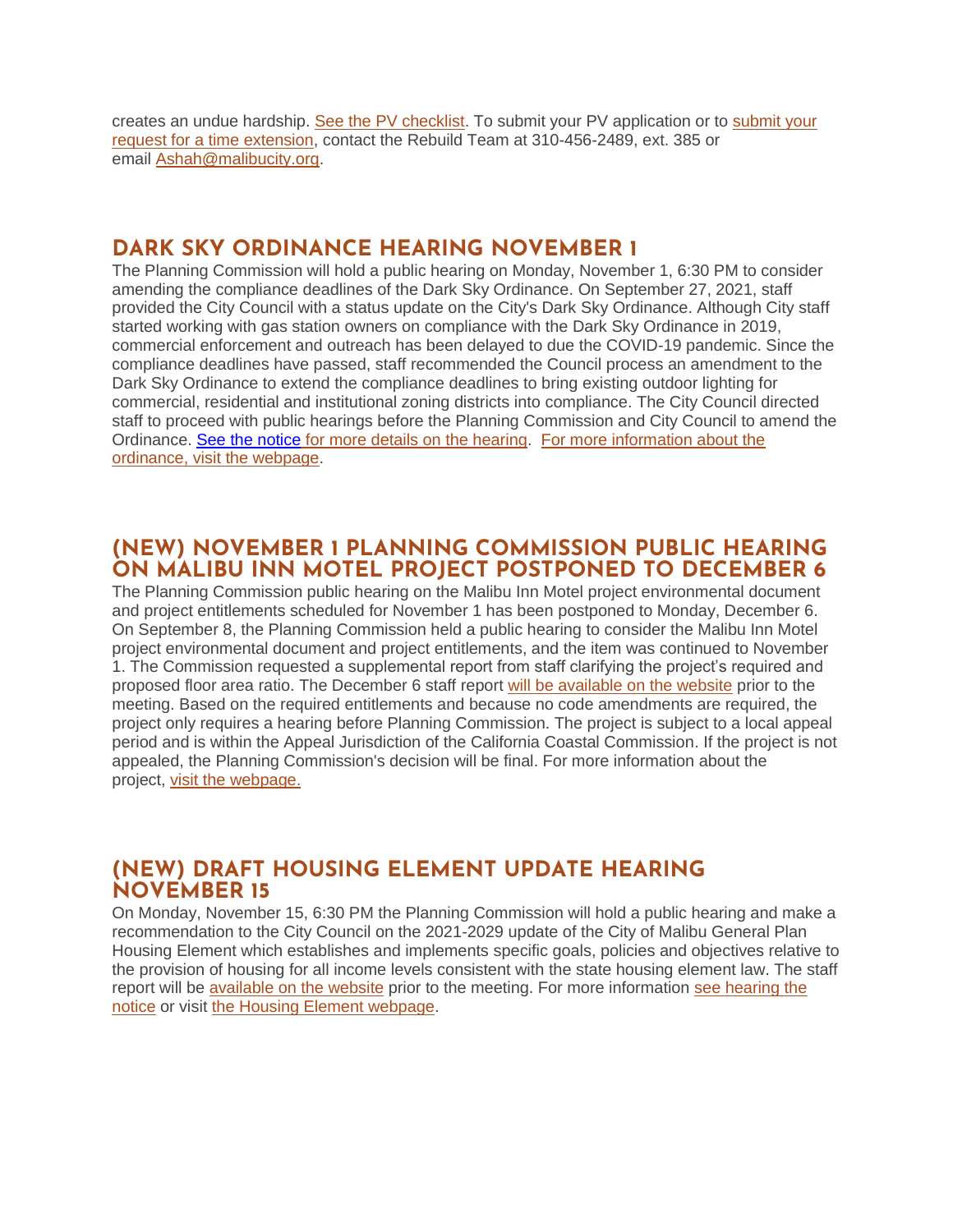## **(NEW) SMMUSD COMMUNITY MEETING ABOUT MALIBU MIDDLE AND HIGH SCHOOL SPECIFIC PLAN AND DEIR, NOVEMBER 2**

The Santa Monica-Malibu Unified School District (SM-MUSD) will hold a virtual and in-person meeting on Tuesday, November 2, 6:00 PM to 8:00 PM to present the Malibu Middle and High School Specific Plan project and the Draft Environmental Impact Report. The purpose of the meeting is for staff, parents, students and community members to learn about and discuss the findings of the DEIR. The meeting takes place in-person in the multipurpose room at the former Juan Cabrillo Elementary School (JCES) campus at 30237 [Morning](https://goo.gl/maps/Zc7E6zVWc15FBNNw5) View Drive in Malibu. (Click for a [map\)](https://goo.gl/maps/Zc7E6zVWc15FBNNw5) . It can also be attended [remotely](https://bit.ly/3B0B8hi) by Zoom Meeting or by phone at (669) 900-6833 (Meeting ID: 884 3565 9261. Passcode: 797355). Written comments may be send by email or U.S. Postal Service during comment period through November 29, 2021. [For more information,](https://www.smmusd.org/cms/lib/CA50000164/Centricity/domain/2939/2021-22/MMHS_DEIR-1021.pdf)  [see the press release.](https://www.smmusd.org/cms/lib/CA50000164/Centricity/domain/2939/2021-22/MMHS_DEIR-1021.pdf) 

## **(NEW) CALTRANS SUSPENDS CROSSWALK PROJECT AT PCH AND CORRAL CANYON**

Caltrans has suspended its Corral Canyon Pedestrian Hybrid Beacon Crosswalk Project due to the City of Malibu's and residents' concerns about the proposed pedestrian traffic signal and Coastal Development Permit (CDP) requirements from the City to conduct an environmental impact studies. Caltrans is removing the proposed pedestrian hybrid beacon traffic signal from the proposed project. As an interim safety measure, Caltrans will be installing flashing beacons and traffic signs. Caltrans will work with the City on alternatives for a future project and will conduct additional community outreach.

# **(NEW) CINEMALIBU OUTDOOR MOVIE, OCTOBER 30**

The City's first CineMalibu outdoor movie event of 2021 will feature the family friendly, animated Halloween hit film "Coco" on Saturday, October 30 at Malibu Bluffs Park. The event begins at 6:00 PM with physical distancing circles in place and face coverings required when ordering from the food trucks for COVID-19 safety. [For more information, visit the webpage.](https://www.malibucity.org/Calendar.aspx?EID=6019)

# **VIRTUAL MALIBU LIBRARY SPEAKER SERIES, NOVEMBER 2**

The Malibu Library Speaker Series presents Dr. Jessie Christiansen, a project scientist with the NASA Exoplanet Archive at the California Institute of Technology, who will take viewers on a free virtual tour of fantastic exoplanet discoveries, including some famous fictional planets, on Tuesday, November 2 at 7:00 PM. No RSVPs are needed. [Watch live on the City's YouTube channel.](https://www.youtube.com/user/CityofMalibu/videos) For more information, [visit the webpage](https://malibucity.org/722/Malibu-Library-Speaker-Series) call 310-456-2489, ext. 350.

# **(NEW) PUBLIC WORKS PROJECT UPDATES**

**Malibu Park Drainage Improvements Project** - Construction crews continue to finish up work at the Cuthbert Road, Morning View Drive, Busch Drive and Harvester Road locations. This includes the new asphalt berms and final items. Crews are also coordinating fence repairs at the Morning View Drive location. Work started at the Birdview Avenue location with the installation of the new asphalt berm and the new concrete rip-rap dissipater. All project-related work is expected to be